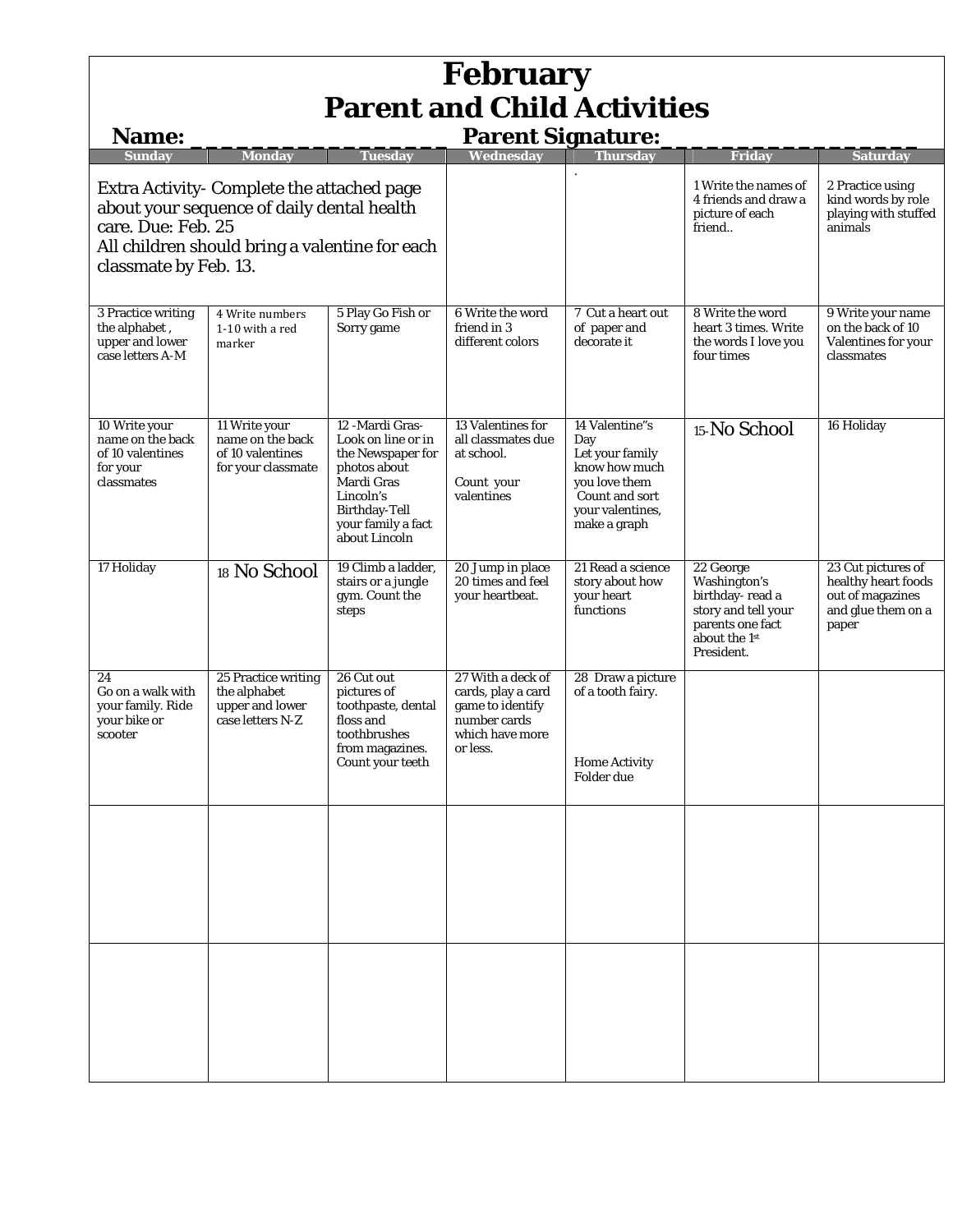## **March Parent and Child Activities**

| <b>Parent Signature:</b><br><b>Name:</b>                                                                                                   |                                                                               |                                                            |                                                                                  |                                                                                                         |                                                                                                      |                                                    |
|--------------------------------------------------------------------------------------------------------------------------------------------|-------------------------------------------------------------------------------|------------------------------------------------------------|----------------------------------------------------------------------------------|---------------------------------------------------------------------------------------------------------|------------------------------------------------------------------------------------------------------|----------------------------------------------------|
| <b>Sunday</b>                                                                                                                              | <b>Monday</b>                                                                 | <b>Tuesday</b>                                             | Wednesdav                                                                        | <b>Thursday</b>                                                                                         | <b>Friday</b>                                                                                        | <b>Saturday</b>                                    |
| Extra Activity- Draw a map of your<br>community. Include your school, library, and<br>other places your family frequents. Due-<br>March 18 |                                                                               |                                                            |                                                                                  | 1 Count how many<br>steps from your<br>Classroom to your<br>car                                         | 2 Take a walk in<br>your neighborhood,<br>count the houses                                           |                                                    |
| <b>3 Look for letters</b><br>S, P, R, I, N, G in<br>the newspaper or<br>a magazine                                                         | 4Practice writing<br>numbers 13, 14, 15<br>by using markers<br>or watercolors | 5 Find the word I<br>in 3 different<br>books               | <b>6 Practice</b><br>counting 20 beans<br>or noodles                             | <b>7 Practice writing</b><br>16, 17, 18, 19 by<br>using watercolors<br>or markers                       | 8 After a parent<br>reads a story,<br>practice retelling the<br>story to your family                 | 9 Look for the word<br>the in 3 different<br>books |
| 10 Write your<br>name 5 times<br>suing rainbow<br>colors                                                                                   | 11 Draw a<br>Leprechaun and<br>his pot of gold                                | 12 Read an Irish<br>Folktale                               | 13 Look at a map<br>and find Ireland                                             | 14 Measure 3<br>pairs of shoes<br>using paper clips<br>or legos                                         | 15 Roll playdough<br>and makes numbers<br>13-19                                                      | 16 Take a walk and<br>draw three things<br>you saw |
| 17 Ride your bike<br>or scooter<br>St. Patrick's Day-<br>Did anything turn<br>green at your<br>house?                                      | 18 Write<br>uppercase and<br>lowercase<br>alphabet letters A-<br>M            | 19 Write the<br>words I, see, and,<br>the on cards.        | 20 Watercolor<br>paint numbers 13-<br>19                                         | 21 First Day of<br>Spring-look for<br>three signs of<br>spring and draw a<br>picture of those<br>things | 22 Plant a flower<br>seed and draw a<br>picture of the seed<br>and what the flower<br>will look like | 23 Go to the park-<br>climb jump and run           |
| 24 Write upper<br>case and<br>lowercase letters<br>N-Z                                                                                     | 25 Read a story<br>about the water<br>cycle                                   | 26 Draw an<br>umbrella and<br>decorate it with<br>patterns | 27 Make a list and<br>draw a picture of<br>all the green food<br>you like to eat | 28 Look for all the<br>green objects in<br>your house                                                   | 29<br>Perform a classroom<br>song for your family<br><b>Home Activity folder</b><br>due              | 30 Draw a picture<br>showing the 4<br>seasons      |
| 31 List and draw 4<br>place you would<br>like to visit in the<br>community                                                                 |                                                                               |                                                            |                                                                                  |                                                                                                         |                                                                                                      |                                                    |
|                                                                                                                                            |                                                                               |                                                            |                                                                                  |                                                                                                         |                                                                                                      |                                                    |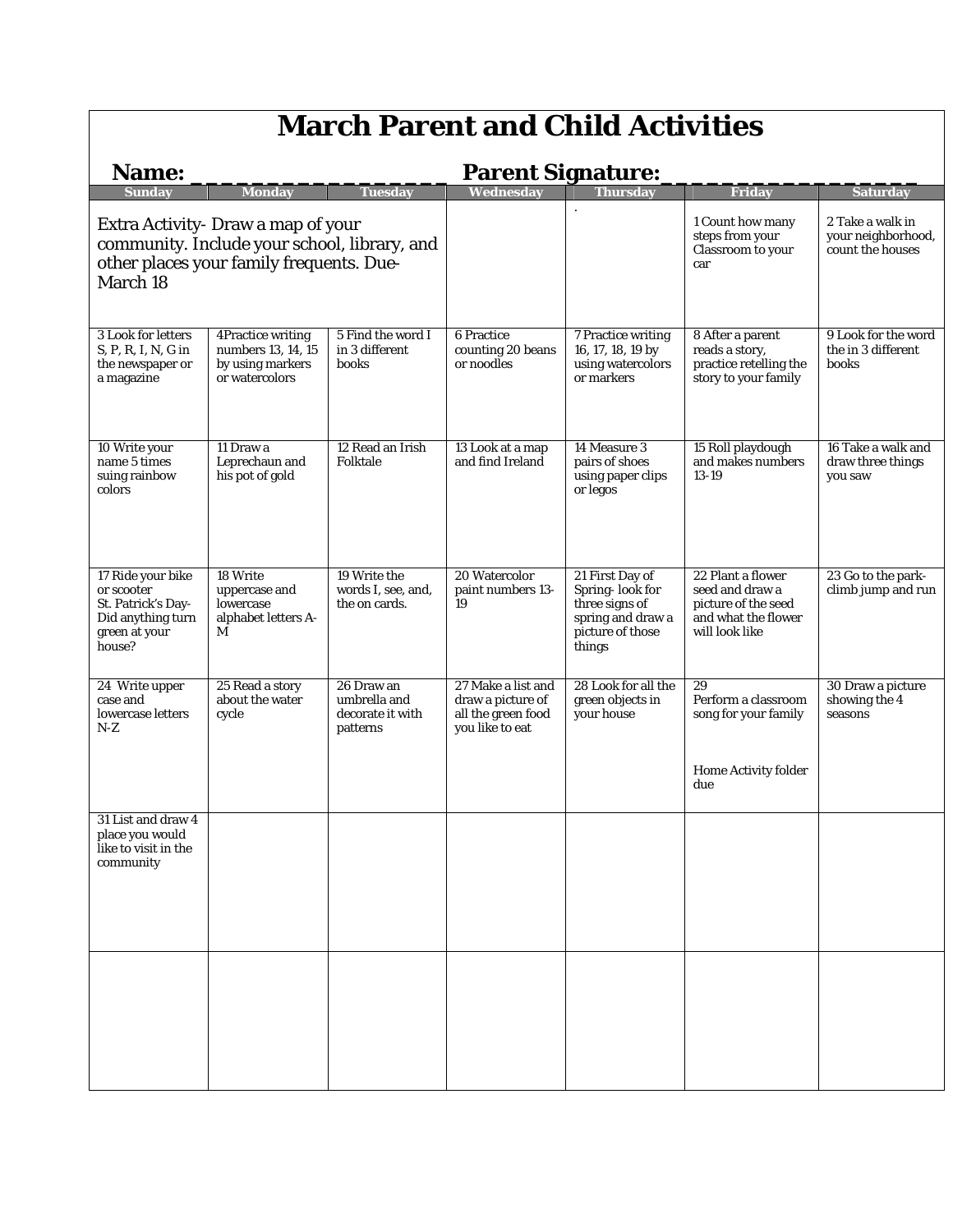Name was also as a set of the set of the set of the set of the set of the set of the set of the set of the set of the set of the set of the set of the set of the set of the set of the set of the set of the set of the set o

This is how I take care of my teeth.( write words and draw pictures of teeth brushing sequence.)

First I\_\_\_\_\_\_\_\_\_\_\_\_\_\_\_\_\_\_\_\_\_\_\_\_\_\_\_\_\_\_\_\_\_\_\_\_\_\_\_\_\_\_\_\_\_\_\_\_\_\_\_\_\_\_\_\_\_\_\_\_\_\_.

Then I \_\_\_\_\_\_\_\_\_\_\_\_\_\_\_\_\_\_\_\_\_\_\_\_\_\_\_\_\_\_\_\_\_\_\_\_\_\_\_\_\_\_\_\_\_\_\_\_\_\_\_\_\_\_\_\_\_\_\_\_\_\_.

Finally I\_\_\_\_\_\_\_\_\_\_\_\_\_\_\_\_\_\_\_\_\_\_\_\_\_\_\_\_\_\_\_\_\_\_\_\_\_\_\_\_\_\_\_\_\_\_\_\_\_\_\_\_\_\_\_\_\_\_\_\_\_.

Here are the healthy foods I eat to take care of my teeth. ( Draw 4 healthy foods)